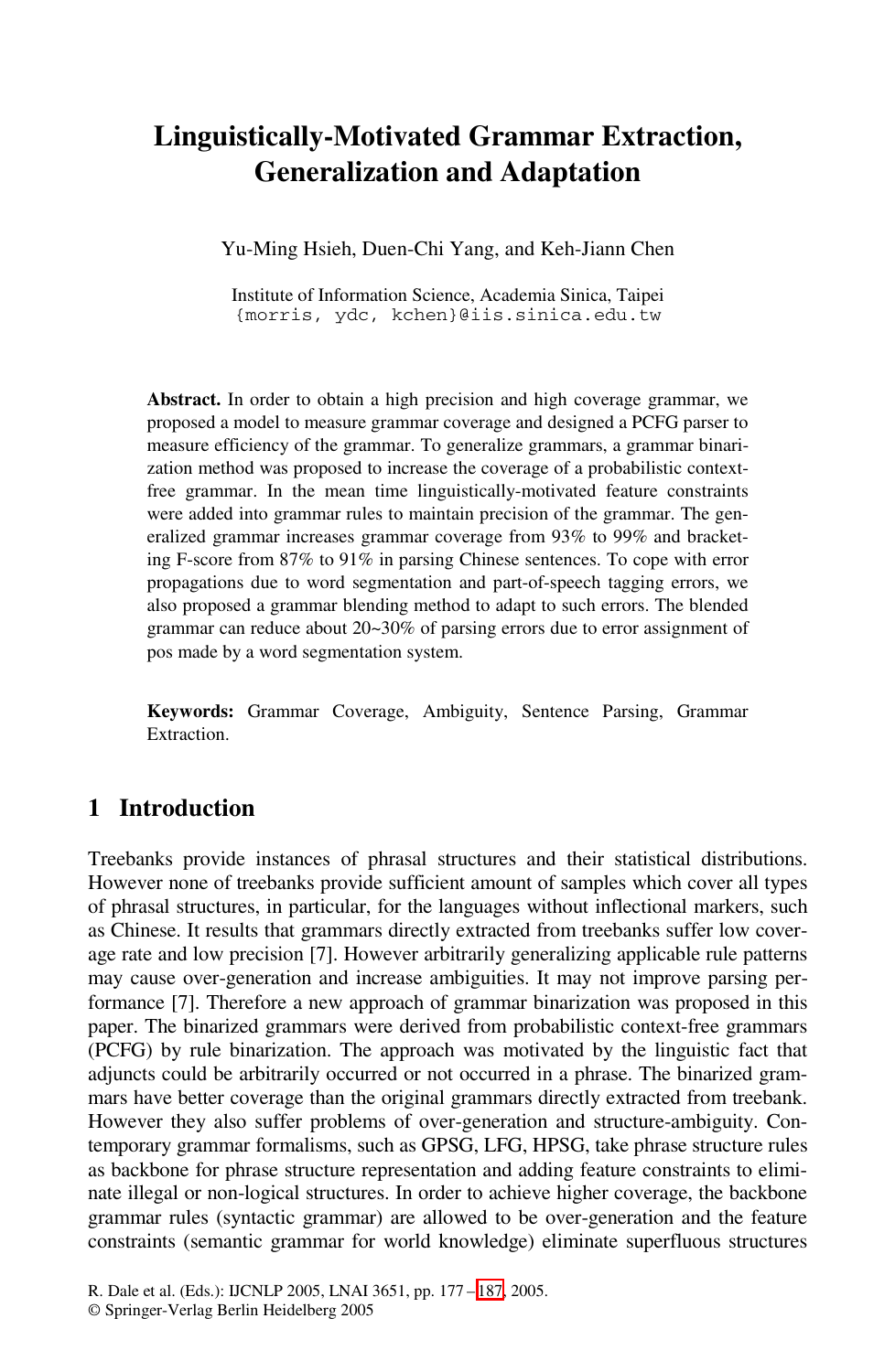and increase the precision of grammar representation. Recently, probabilistic preferences for grammar rules were incorporated to resolve structure-ambiguities and had great improvements on parsing performances [2, 6, 10]. Regarding feature constrains, it was shown that contexture information of categories of neighboring nodes, mother nodes, or head words are useful for improving grammar precision and parsing performances [1, 2, 7, 10, 12]. However tradeoffs between grammar coverage and grammar precision are always inevitable. Excessive grammatical constraints will reduce grammar coverage and hence reduce parsing performances. On the other hand, loosely constrained grammars cause structure-ambiguities and also reduce parsing performances. In this paper, we consider grammar optimization in particular for Chinese language. Linguistically-motivated feature constraints were added to the grammar rules and evaluated to maintain both grammar coverage and precision. In section 2, the experimental environments were introduced. Grammar generalization and specialization methods were discussed in section 3. Grammars adapting to pos-tagging errors were discussed in section 4. Conclusions and future researches were stated in the last section.

## **2 Research Environments**

The complete research environment, as shown in the figure 1, comprises of the following five modules and functions.

- a) Word segmentation module: identify words including out-of-vocabulary word and provide their syntactic categories.
- b) Grammar construction module: extract and derive (perform rule generalization, specialization and adaptation processes) probabilistic grammars from treebanks.
- c) PCFG parser: parse input sentences.
- d) Evaluation module: evaluate performances of parsers and grammars.
- e) Semantic role assignment module: resolve semantic relations for constituents.



**Fig. 1.** The system diagram of CKIP parsing environment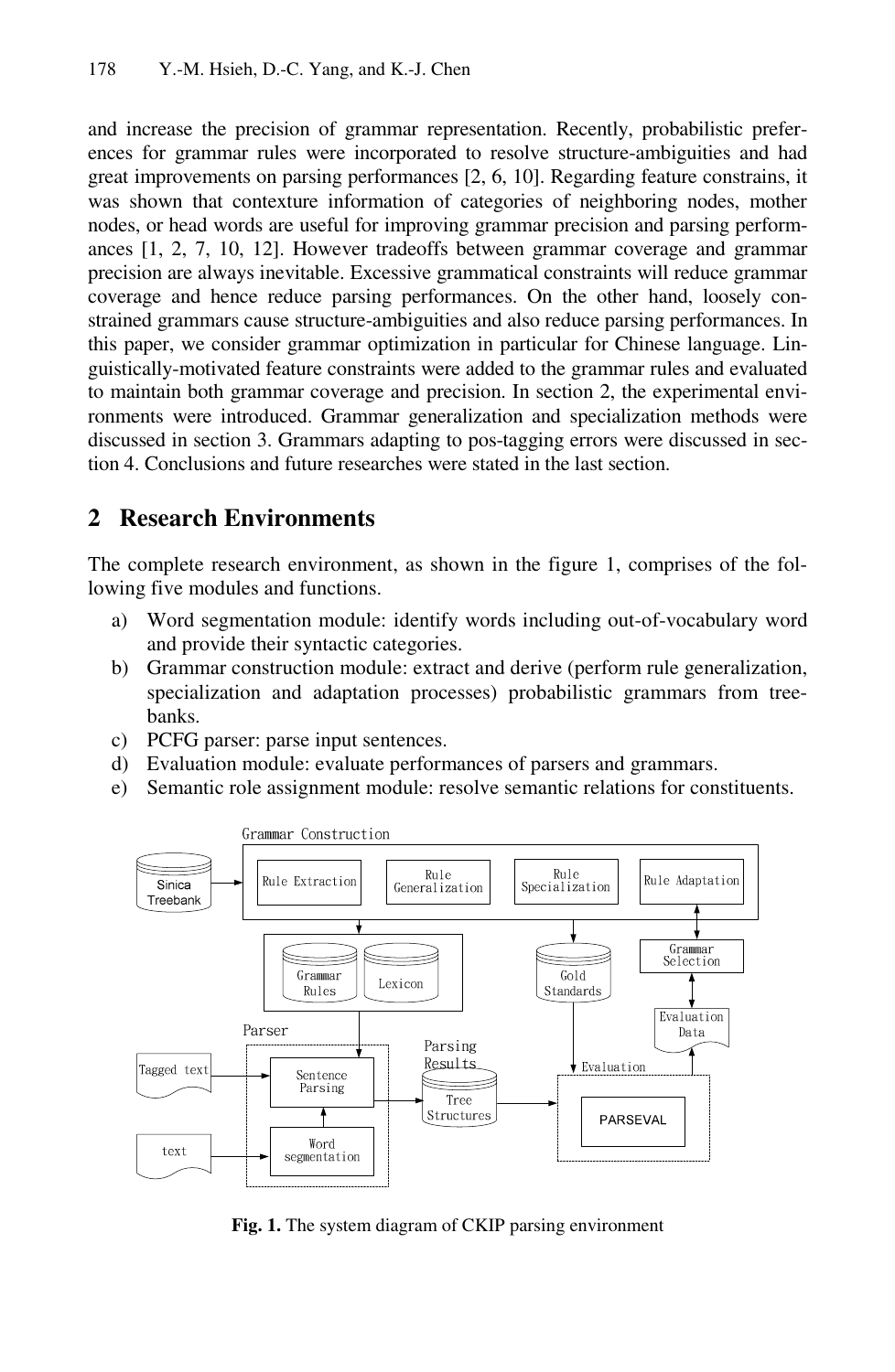## **2.1 Grammar Extraction Module**

Grammars are extracted from Sinica Treebank [4, 5]. Sinica Treebank version 2.0 contains 38,944 tree-structures and 230,979 words. It provides instances of phrasal structures and their statistical distributions. In Sinica Treebank, each sentence is annotated with its syntactic structure and semantic roles for constituents in a dependency framework. Figure 2 is an example.

e.g. 他 叫 李四 撿 球 Ta jiao Li-si jian qiu. "He asked Lisi to pick up the ball." Tree-structure: S(agent:NP(Head:Nh:他)|Head:VF:叫goal:NP(Head:Nb:李四)|theme:VP(Head:VC:撿 goal:NP(Head:Na:球)))

#### **Fig. 2.** A sample tree-structure

Since the Treebank cannot provide sufficient amount of samples which cover all types of phrasal structures, it results that grammars directly extracted from treebanks suffer low coverage rate [5]. Therefore grammar generalization and specialization processes are carried out to obtain grammars with better coverage and precision. The detail processes will be discussed in section 3.

#### **2.2 PCFG Parser and Grammar Performance Evaluation**

The probabilistic context-free parsing strategies were used as our parsing model [2, 6, 8]. Calculating probabilities of rules from a treebank is straightforward and we use maximum likelihood estimation to estimate the rule probabilities, as in [2]. The parser adopts an Earley's Algorithm [8]. It is a top-down left-to-right algorithm. The results of binary structures will be normalized into a regular phrase structures by removing intermediate nodes, if used grammars are binarized grammars. Grammar efficiency will be evaluated according to its parsing performance.

#### **2.3 Experiments and Performance Evaluation**

Three sets of testing data were used in our performance evaluation. Their basic statistics are shown in Table 1. Each set of testing data represents easy, hard and moderate respectively.

| Testing data | Sources                | hardness     | # of short<br>sentence<br>$(1-5$ words) | # of normal<br>sentences<br>$(6-10$ words) | $#$ of long<br>sentences<br>$(>11$ words) | Total<br>sentences |
|--------------|------------------------|--------------|-----------------------------------------|--------------------------------------------|-------------------------------------------|--------------------|
| Sinica       | <b>Balanced</b> corpus | moderate 612 |                                         | 385                                        | 124                                       | 1.121              |
| Sinorama     | Magazine               | harder       | 428                                     | 424                                        | 104                                       | 956                |
| Textbook     | Elementary school easy |              | .159                                    | 566                                        | 25                                        | 1,750              |

**Table 1.** Three sets of testing data were used in our experiments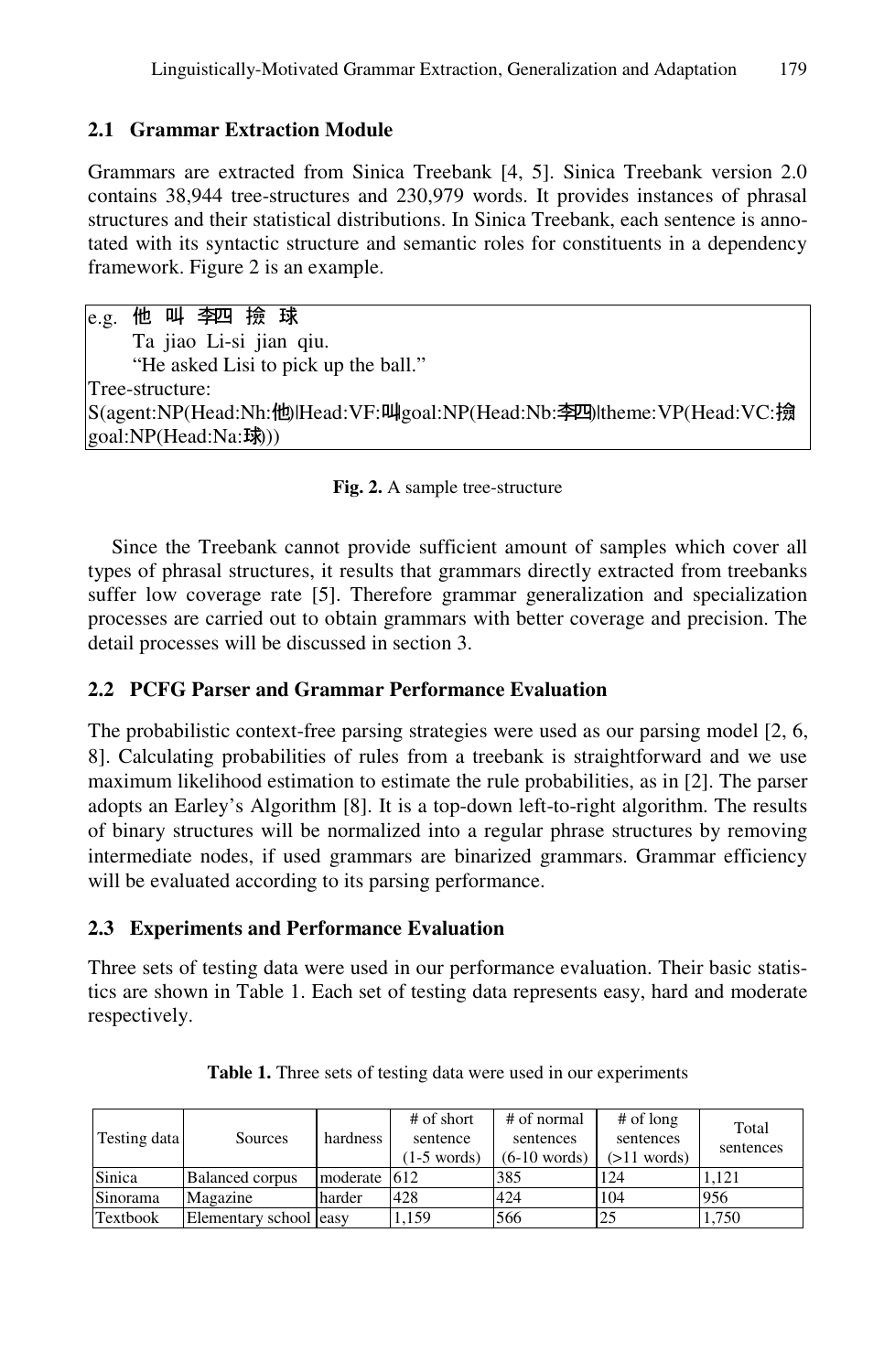The following parser and grammar performance evaluation indicators were used in our experiments:

- LP(Labeled Precision) # of phrases labeled by the parser  $LP = \frac{\text{\# of correct phrases labeled by the parser}}{}$
- LR(Labeled Recall) # of phrases in the testing data  $LR = \frac{\text{# of correct phrases labeled by the parser}}{}$
- LF(Labeled F-measure)  $LF = \frac{LP * LR * 2}{LP + LR}$
- BP(Bracketed Precision) # of pairs of brackets made by the parser  $BP = \frac{\text{\# of pairs of brackets correctly made by the parser}}{B}$
- BR(Bracketed Recall)  $BR = \frac{\text{# of pairs of brackets correctly made by the parser}}{\text{# of pairs of brackets in the gold standard of the testing data}}$
- BF(Bracketed F-measure)  $BF = \frac{BP * BR * 2}{BP + BR}$

Additional indicators regarding coverage of grammars:

RC-Type: type coverage of rules<br>RC - Type =  $\frac{\text{\# of rules types in both testing data and grammar rules}}{\text{max of rules}}$ # of rule types in testing data RC-Token: token coverage of rules<br>RC - Token =  $\frac{\text{\# of rules}}{\text{# of words}}$  tokens in both testing data and grammar rules # of rule tokens in testing data

The token coverage of a set of rules is the ceiling of parsing algorithm to achieve. Tradeoff effects between grammar coverage and parsing F-score can be examined for each set of rules.

# **3 Grammar Generalization and Specialization**

By using above mentioned research environment, we intend to find out most effective grammar generalization method and specialization features for Chinese language. To extend an existing or extracted grammar, there are several different approaches. A naïve approach is to generalize a fine-grained rule to a coarse-grained rule. The approach does not generate new patterns. Only the applicable patterns for each word were increased. However it was shown that arbitrarily increasing the applicable rule patterns does increase the coverage rates of grammars, but degrade parsing performance [5]. A better approach is to generalizing and specializing rules under linguistically-motivated way.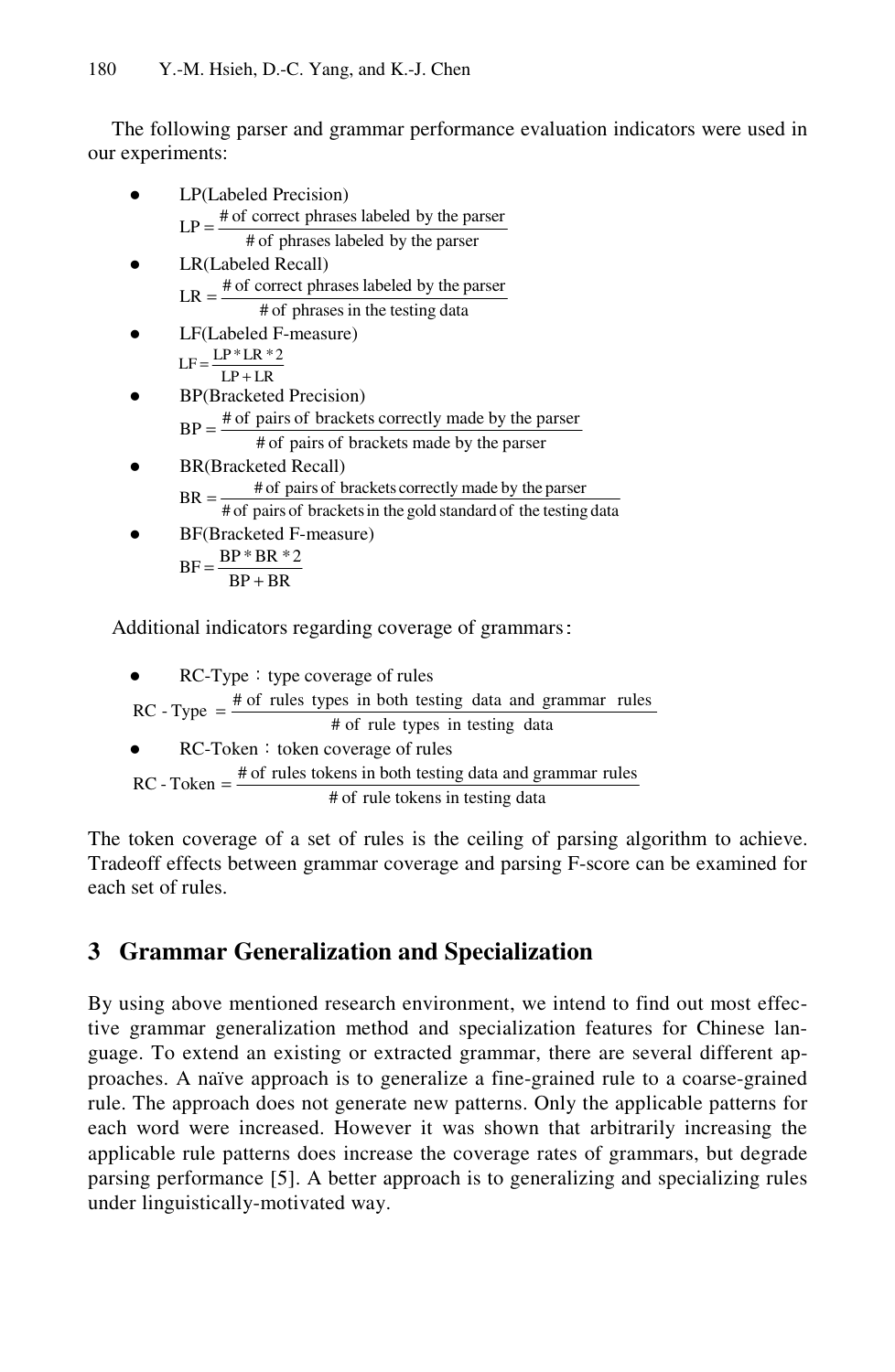#### **3.1 Binary Grammar Generation, Generalization, and Specialization**

The length of a phrase in Treebank is variable and usually long phrases suffer from low probability. Therefore most PCFG approaches adopt the binary equivalence grammar, such as Chomsky normal form (CNF). For instance, a grammar rule of  $S\rightarrow$ NP Pp Adv V can be replaced by the set of equivalent rules of  $\{S\rightarrow Np\}R0, R0\rightarrow Pp$ R1,  $R1 \rightarrow A d v V$ . The binarization method proposed in our system is different from CNF. It generalizes the original grammar to broader coverage. For instance, the above rule after performing right-association binarization  $1$  will produce following three binary rules  $\{S\rightarrow Np S', S'\rightarrow Pp S', S'\rightarrow A d v V\}$ . It results that constituents (adjuncts and arguments) can be occurred or not occurred at almost any place in the phrase. It partially fulfilled the linguistic fact that adjuncts in a phrase are arbitrarily occurred. However it also violated the fact that arguments do not arbitrarily occur. Experimental results of the Sinica testing data showed that the grammar token coverage increased from 92.8% to 99.4%, but the labeling F-score dropped from 82.43% to 82.11% [7]. Therefore feature constraints were added into binary rules to limit over-generation caused by recursively adding constituents into intermediate-phrase types, such as S' at above example.

Feature attached rules will look like following:

 $S'$ -left:Adv-head: $V \rightarrow A dV V$ ;  $S'$ -left:Pp-head: $V \rightarrow Pp S'$ -left:Adv-head:V;

The intermediated node S'<sub>-left:Pp-head:V</sub> says that it is a partial S structure with leftmost constituent Pp and a phrasal head V. Here the leftmost feature constraints linear order of constituents and the head feature implies that the structure patterns are head word dependent. Both constraints are linguistically plausible. Another advantage of the feature-constraint binary grammar is that in addition to rule probability it is easy to implement association strength of modifier word and head word to evaluate plausibility of derived structures.

#### **3.2 Feature Constraints for Reducing Ambiguities of Generalized Grammars**

Adding feature constraints into grammar rules attempts to increase precision of grammar representation. However the side-effect is that it also reduces grammar coverage. Therefore grammar design is balanced between its precision and coverage. We are looking for a grammar with highest coverage and precision. The tradeoff depends on the ambiguity resolution power of adopted parser. If the ambiguity resolution power of adopted parser is strong and robust, the grammar coverage might be more important than grammar precision. On the other hand a weak parser had better to use grammars with more feature constraints. In our experiments, we consider grammars suited for PCFG parsing. The follows are some of the most important linguisticallymotivated features which have been tested.

l <sup>1</sup> The reason for using right-association binarization instead of left-association or head-first association binarization is that our parsing process is from left to right. It turns out that parsing speed of right associated grammars is much faster than left-associated grammars for leftto-right parsing.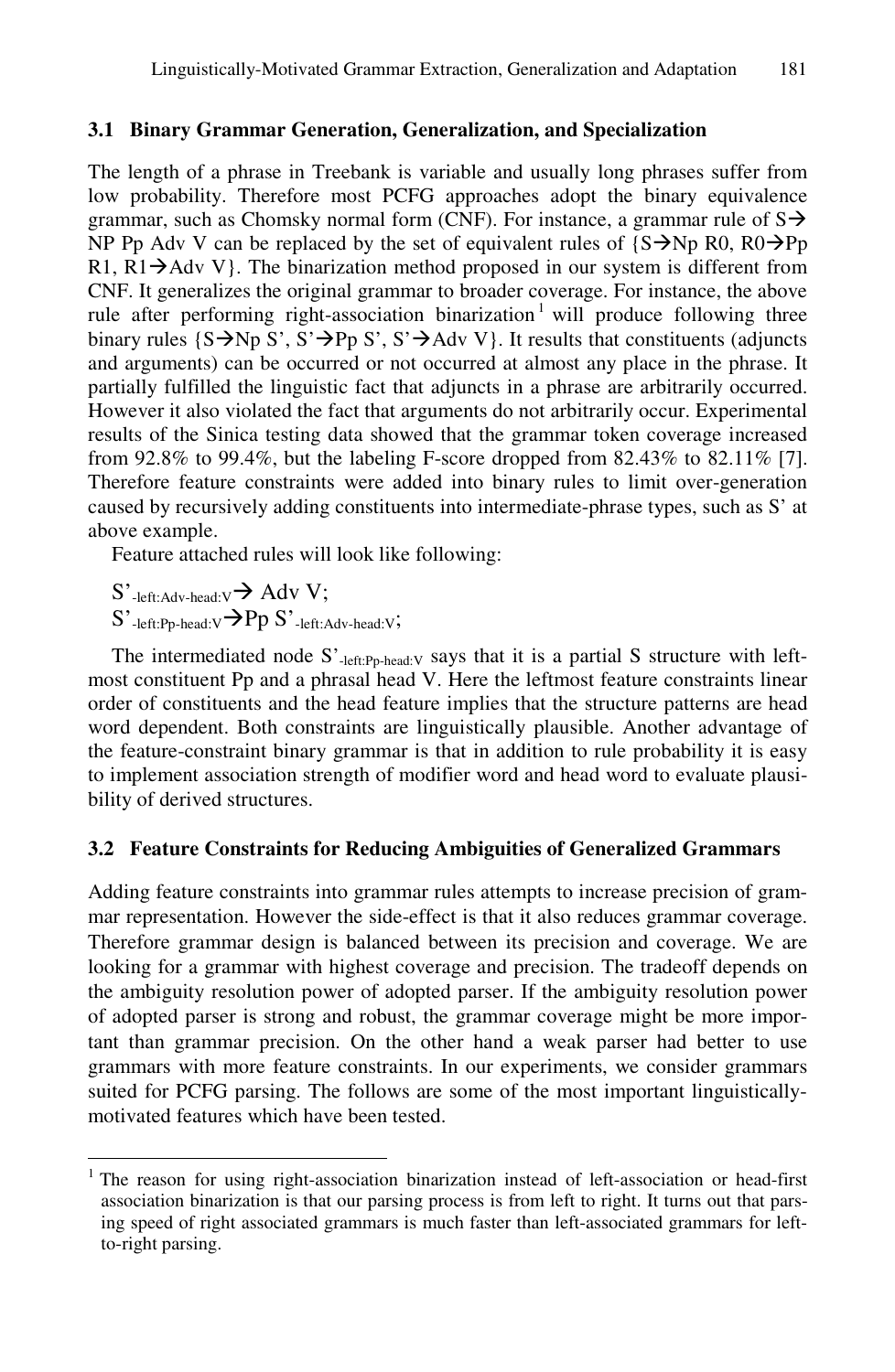*Head* (*Head feature*): Pos of phrasal head will propagate to all intermediate nodes within the constituent.

Example:S(NP(Head:Nh:他)|S'<sub>-VF</sub>(Head:VF:叫|S'<sub>-VF</sub>(NP(Head:Nb:李四)|

VP(Head:VC:撿| NP(Head:Na:球)))))

Linguistic motivations: Constrain sub-categorization frame.

*Left* (*Leftmost feature*): The pos of the leftmost constitute will propagate one–level to its intermediate mother-node only.

Example:S(NP(Head:Nh:他)|S'<sub>-Head:VF</sub>(Head:VF:叫|S'<sub>-NP</sub>(NP(Head:Nb:李四)| VP(Head:VC:撿| NP(Head:Na:球)))))

Linguistic motivation: Constraint linear order of constituents.

*Mother* (*Mother-node*): The pos of mother-node assigns to all daughter nodes. Example:S(NP<sub>-S</sub>(Head:Nh:他)|S'(Head:VF:叫|S'(NP<sub>-S</sub>(Head:Nb:李四)|VP<sub>-S</sub>(Head:VC: 撿|  $NP_{VP}(Head:Na: 一$  )))))

Linguistic motivation: Constraint syntactic structures for daughter nodes.

*Head0/1* (*Existence of phrasal head*): If phrasal head exists in intermediate node, the nodes will be marked with feature 1; otherwise 0.

Example:S(NP(Head:Nh: 他)|S'<sub>-1</sub>(Head:VF: 叫 |S'<sub>-0</sub>(NP(Head:Nb: 李 四)|VP(Head:VC: 撿| NP(Head:Na: 球 )))))

Linguistic motivation: Enforce unique phrasal head in each phrase.

|           | (a) Binary rules without features |         |                  | (b)Binary+Left |          |          |
|-----------|-----------------------------------|---------|------------------|----------------|----------|----------|
|           | Sinica                            | Snorama | Textbook         | Sinica         | Sinorama | Textbook |
| RC-Type   | 95.632                            | 94.026  | 94.479           | 95.074         | 93.823   | 94.464   |
| RC-Token  | 99.422                            | 99.139  | 99.417           | 99.012         | 98.756   | 99.179   |
| LP        | 81.51                             | 77.45   | 84.42            | 86.27          | 80.28    | 86.67    |
| LR        | 82.73                             | 77.03   | 85.09            | 86.18          | 80.00    | 87.23    |
| LF        | 82.11                             | 77.24   | 84.75            | 86.22          | 80.14    | 86.94    |
| <b>BP</b> | 87.73                             | 85.31   | 89.66            | 90.43          | 86.71    | 90.84    |
| <b>BR</b> | 89.16                             | 84.91   | 90.52            | 90.46          | 86.41    | 91.57    |
| BF        | 88.44                             | 85.11   | 90.09            | 90.45          | 86.56    | 91.20    |
|           | (c)Binary+Head                    |         | (d)Binary+Mother |                |          |          |
|           | Sinica                            | Snorama | Textbook         | Sinica         | Sinorama | Textbook |
| RC-Type   | 94.595                            | 93.474  | 94.480           | 94.737         | 94.082   | 92.985   |
| RC-Token  | 98.919                            | 98.740  | 99.215           | 98.919         | 98.628   | 98.857   |
| LP        | 83.68                             | 77.96   | 85.52            | 81.87          | 78.00    | 83.77    |
| LR        | 83.75                             | 77.83   | 86.10            | 82.83          | 76.95    | 84.58    |
| LF        | 83.71                             | 77.90   | 85.81            | 82.35          | 77.47    | 84.17    |
| <b>BP</b> | 89.49                             | 85.29   | 90.17            | 87.85          | 85.44    | 88.47    |
| BR        | 89.59                             | 85.15   | 90.91            | 88.84          | 84.66    | 89.57    |
| ΒF        | 89.54                             | 85.22   | 90.54            | 88.34          | 85.05    | 89.01    |

**Table 2.** Performance evaluations for different features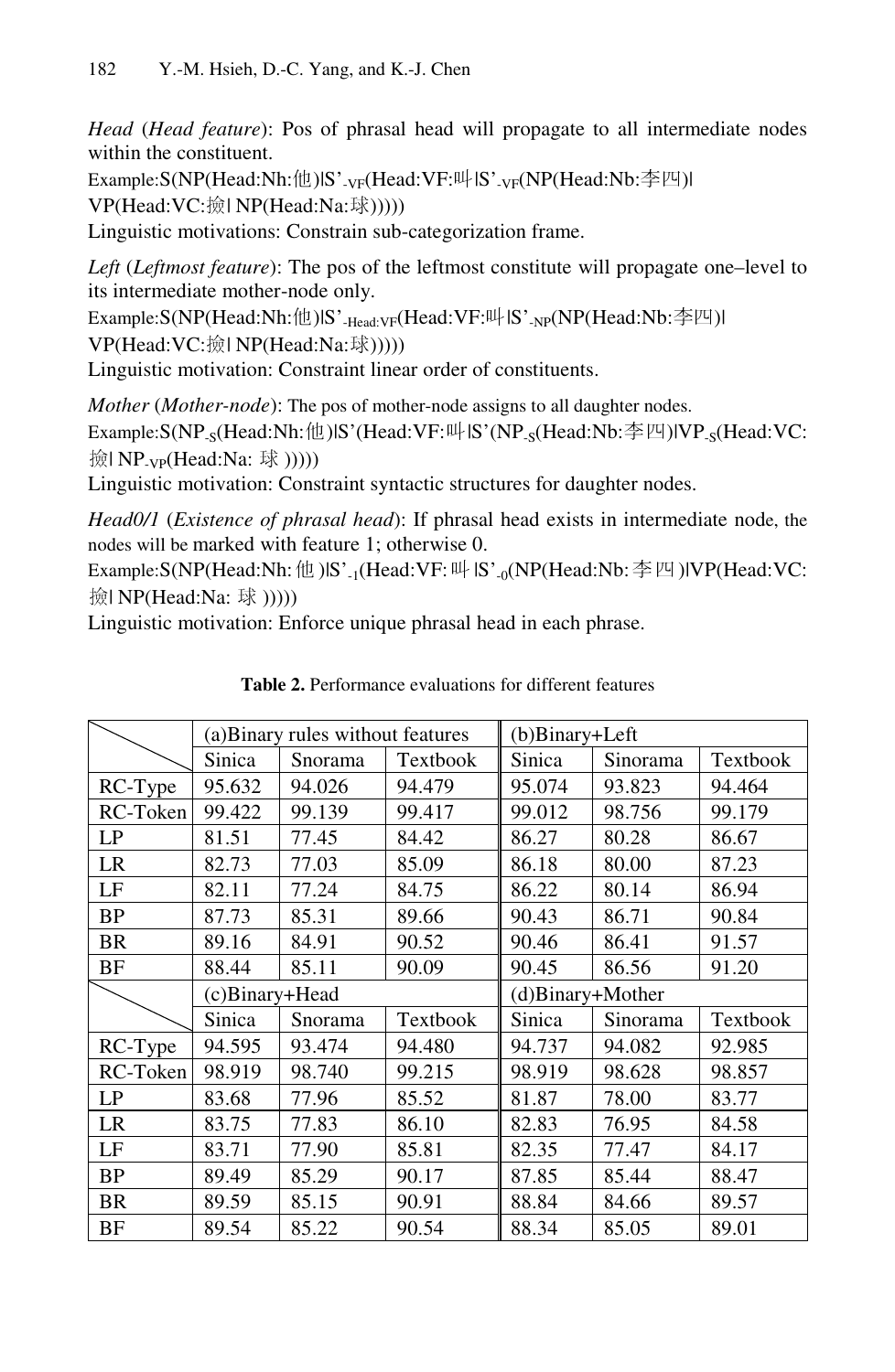Each set of feature constraint added grammar is tested and evaluated. Table 2 shows the experimental results. Since all features have their own linguistic motivations, the result feature constrained grammars maintain high coverage and have improving grammar precision. Therefore each feature more or less improves the parsing performance and the feature of leftmost daughter node, which constrains the linear order of constituents, is the most effective feature. The Left-constraint-added grammar reduces grammar token-coverage very little and significantly increases label and bracket f-scores.

It is shown that all linguistically-motivated features are more or less effective. The leftmost constitute feature, which constraints linear order of constituents, is the most effective feature. The mother-node feature is the least effective feature, since syntactic structures do not vary too much for each phrase type while playing different grammatical functions in Chinese.

|                        | (a) Binary+Left+Head1/0 |          |          | (b) Binary+Left+Head |          |          |
|------------------------|-------------------------|----------|----------|----------------------|----------|----------|
|                        | Sinica                  | Sinorama | Textbook | Sinica               | Sinorama | Textbook |
| $RC-Type$              | 94.887                  | 93.745   | 94.381   | 92.879               | 91.853   | 92.324   |
| <b>RC-Token</b> 98.975 |                         | 98.740   | 99.167   | 98.173               | 98.022   | 98.608   |
| LF                     | 86.54                   | 79.81    | 87.68    | 86.00                | 79.53    | 86.86    |
| <b>BF</b>              | 90.69                   | 86.16    | 91.39    | 90.10                | 86.06    | 90.91    |
| $LF-1$                 | 86.71                   | 79.98    | 87.73    | 86.76                | 79.86    | 87.16    |
| $BF-1$                 | 90.86                   | 86.34    | 91.45    | 90.89                | 86.42    | 91.22    |

**Table 3.** Performances of grammars with different feature combinations

**Table 4.** Performances of the grammar with most feature constraints

|          | Binary+Left+Head+Mother+Head1/0 |          |          |  |  |
|----------|---------------------------------|----------|----------|--|--|
|          | Sinica                          | Sinorama | Textbook |  |  |
| RC-Type  | 90.709                          | 90.460   | 90.538   |  |  |
| RC-Token | 96.906                          | 96.698   | 97.643   |  |  |
| LF       | 86.75                           | 78.38    | 86.19    |  |  |
| BF       | 90.54                           | 85.20    | 90.07    |  |  |
| $LE-1$   | 88.56                           | 79.55    | 87.84    |  |  |
| $BF-1$   | 92.44                           | 86.46    | 91.80    |  |  |

Since all the above features are effective, we like to see the results of multi-feature combinations. Many different feature combinations were tested. The experimental results show that none of the feature combinations outperform the binary grammars with Left and Head1/0 features, even the grammar combining all features, as shown in the Table 3 and 4. Here LF-1 and BF-1 measure the label and bracket f-scores only on the sentences with parsing results (i.e. sentences failed of producing parsing results are ignored). The results show that grammar with all feature constraints has better LF-1 and BF-1 scores, since the grammar has higher precision. However the total performances, i.e. Lf and BF scores, are not better than the simpler grammar with feature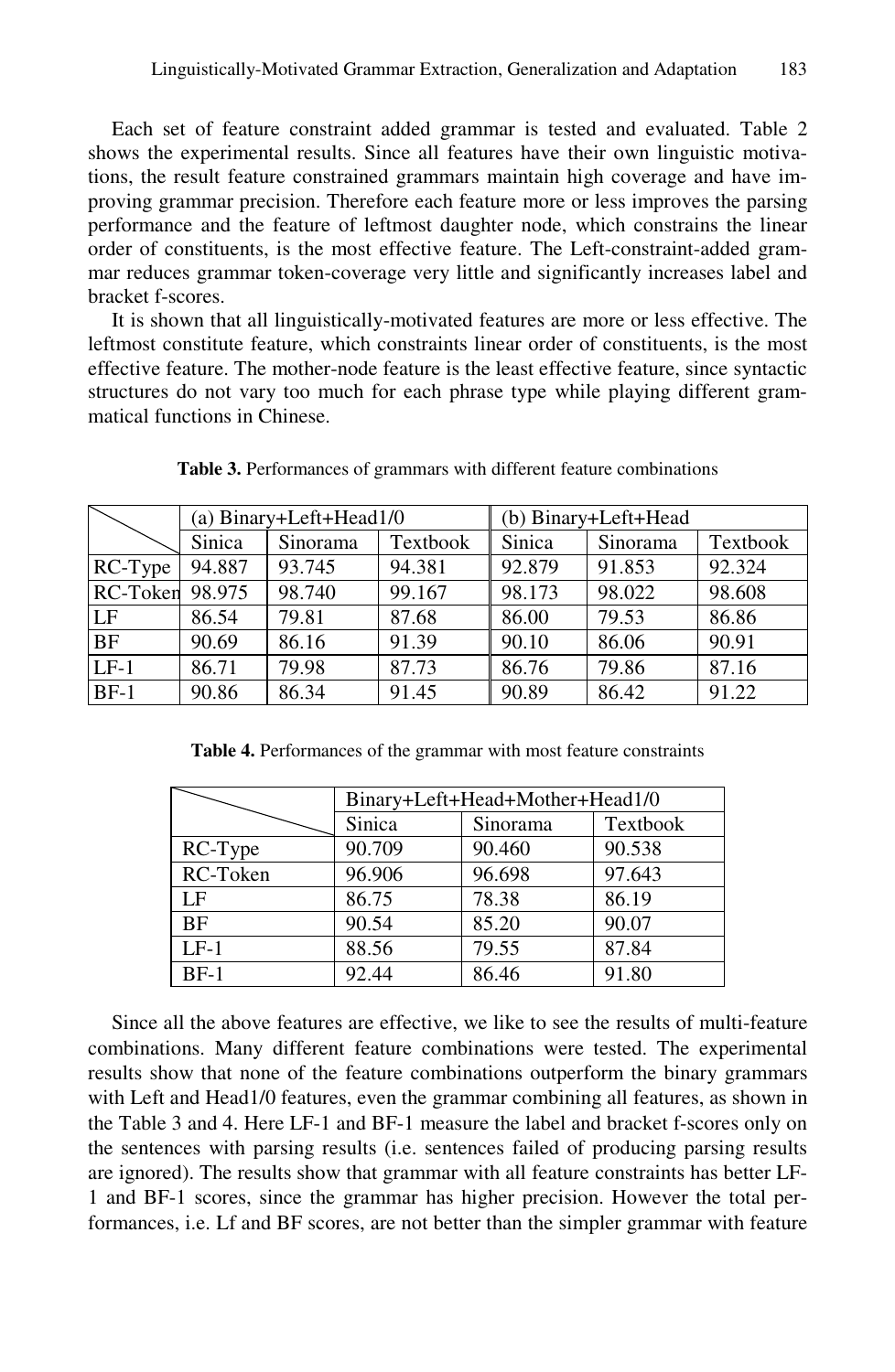constraints of Left and Head1/0, since the higher precision grammar losses slight edge on the grammar coverage. The result clearly shows that tradeoffs do exist between grammar precision and coverage. It also suggests that if a feature constraint can improve grammar precision a lot but also reduce grammar coverage a lot, it is better to treat such feature constraints as a soft constraint instead of hard constraint. Probabilistic preference for such feature parameters will be a possible implementation of soft constraint.

#### **3.3 Discussions**

Feature constraints impose additional constraints between constituents for phrase structures. However different feature constraints serve for different functions and have different feature assignment principles. Some features serve for local constraints, such as Left, Head, and Head0/1. Those features are only assigned at local intermediate nodes. Some features are designed for external effect such as Mother Feature, which is assigned to phrase nodes and their daughter intermediate nodes. For instances, NP structures for subject usually are different from NP structures for object in English sentences [10]. NP attached with Mother-feature can make the difference.  $NP<sub>S</sub>$  rules and  $NP<sub>VP</sub>$  rules will be derived each respectively from subject NP and object NP structures. However such difference seems not very significant in Chinese. Therefore feature selection and assignment should be linguistically-motivated as shown in our experiments.

In conclusion, linguistically-motivated features have better effects on parsing performances than arbitrarily selected features, since they increase grammar precision, but only reduce grammar coverage slightly. The feature of leftmost daughter, which constraints linear order of constituents, is the most effective feature for parsing. Other sub-categorization related features, such as mother node and head features, do not contribute parsing F-scores very much. Such features might be useful for purpose of sentence generation instead of parsing.

## **4 Adapt to Pos Errors Due to Automatic Pos Tagging**

Perfect testing data was used for the above experiments without considering word segmentation and pos tagging errors. However in real life word segmentation and pos tagging errors will degenerate parsing performances. The real parsing performances of accepting input from automatic word segmentation and pos tagging system are shown in the Table 5.

**Table 5.** Parsing performances of inputs produced by the automatic word segmentation and pos tagging

| Binary+Left+Head1/0 |          |          |  |  |
|---------------------|----------|----------|--|--|
| Sinica              | Sinorama | Textbook |  |  |
| 76.18               | 64.53    | 73.61    |  |  |
|                     | 75 95    |          |  |  |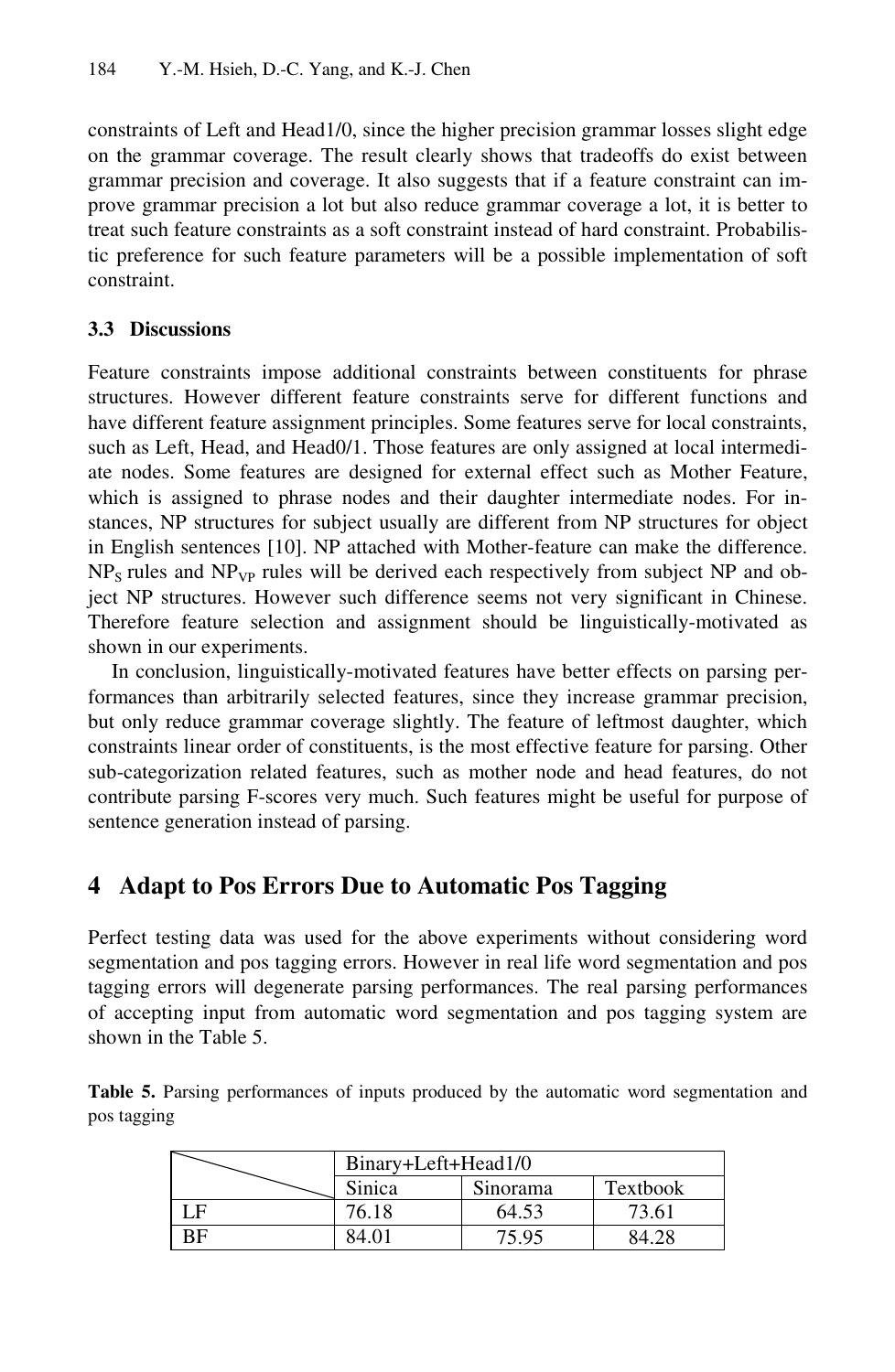The naïve approach to overcome the pos tagging errors was to delay some of the ambiguous pos resolution for words with lower confidence tagging scores and leave parser to resolve the ambiguous pos until parsing stage. The tagging confidence of each word is measured by the following value.

Confidence value=
$$
\frac{P(c_{1,w})}{P(c_{1,w})+P(c_{2,w})}
$$
, where  $P(c_{1,w})$  and  $P(c_{2,w})$  are probabilities

assigned by the tagging model for the best candidate  $c_{1,w}$  and the second best candidate  $c_{2w}$ .

The experimental results, Table 6, show that delaying ambiguous pos resolution does not improve parsing performances, since pos ambiguities increase structure ambiguities and the parser is not robust enough to select the best tagging sequence. The higher confidence values mean that more words with lower confidence tagging will leave ambiguous pos tags and the results show the worse performances. Charniak et al [3] experimented with using multiple tags per word as input to a treebank parser, and came to a similar conclusion.

|           | Confidence value= $0.5$ |                      |          |  |  |
|-----------|-------------------------|----------------------|----------|--|--|
|           | Sinica<br>Sinorama      |                      | Textbook |  |  |
| LF        | 75.92                   | 64.14                | 74.66    |  |  |
| <b>BF</b> | 83.48                   | 75.22                | 83.65    |  |  |
|           |                         | Confidence value=0.8 |          |  |  |
|           | Sinica                  | Sinorama             | Textbook |  |  |
| LF        | 75.37                   | 63.17                | 73.76    |  |  |
| BF        | 83.32                   | 74.50                | 83.33    |  |  |
|           | Confidence value= $1.0$ |                      |          |  |  |
|           | Sinica                  | Sinorama             | Textbook |  |  |
| LF        | 74.12                   | 61.25                | 69.44    |  |  |
| ΒF        | 82.57                   | 73.17                | 81.17    |  |  |

**Table 6.** Parsing performances for different confidence level of pos ambiguities

#### **4.1 Blending Grammars**

A new approach of grammar blending method was proposed to cope with pos tagging errors. The idea is to blend the original grammar with a newly extracted grammar derived from the Treebank in which pos categories are tagged by the automatic pos tagger. The blended grammars contain the original rules and the extended rules due to pos tagging errors. A 5-fold cross-validation was applied on the testing data to tune the blending weight between the original grammar and the error-adapted grammar. The experimental results show that the blended grammar of weights 8:2 between the original grammar and error-adapted grammar achieves the best results. It reduces about 20%~30% parsing errors due to pos tagging errors, shown in the Table 7. The pure error-adapted grammar, i.e. 0:10 blending weight, does not improve the parsing performance very much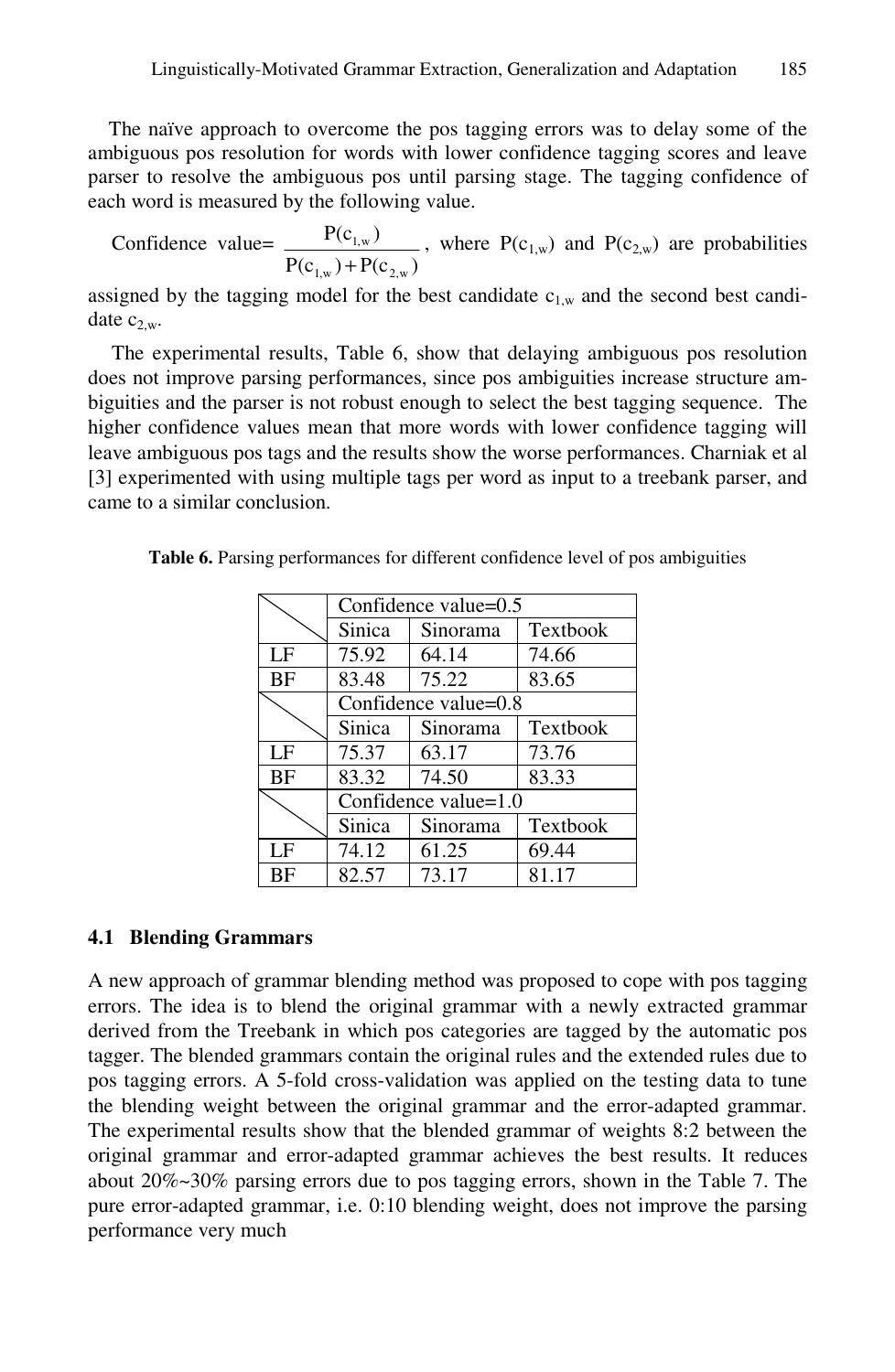|           | Error-adapted<br>grammar |                          |          | i.e. Blending weight $8:2$ |          |          |
|-----------|--------------------------|--------------------------|----------|----------------------------|----------|----------|
|           |                          | blending weight $(0:10)$ |          |                            |          |          |
|           | <b>Sinica</b>            | Sinirama                 | Textbook | Sinica                     | Sinirama | Textbook |
| LF        | 75.99                    | 66.16                    | 71.92    | 78.04                      | 66.49    | 74.69    |
| <b>BF</b> | 85.65                    | 77.89                    | 85.04    | 86.06                      | 77.82    | 85.91    |

**Table 7.** Performances of the blended grammars

## **5 Conclusion and Future Researches**

In order to obtain a high precision and high coverage grammar, we proposed a model to measure grammar coverage and designed a PCFG parser to measure efficiency of the grammar. Grammar binarization method was proposed to generalize rules and to increase the coverage of context-free grammars. Linguistically-motivated feature constraints were added into grammar rules to maintain grammar rule precision. It is shown that the feature of leftmost daughter, which constraints linear order of constituents, is the most effective feature. Other sub-categorization related features, such as mother node and head features, do not contribute parsing F-scores very much. Such features might be very useful for purpose of sentence generation instead of parsing. The best performed feature constraint binarized grammar increases the grammar coverage of the original grammar from 93% to 99% and bracketing F-score from 87% to 91% in parsing moderate hard testing data. To cope with error propagations due to word segmentation and part-of-speech tagging errors, a grammar blending method was proposed to adapt to such errors. The blended grammar can reduce about 20~30% of parsing errors due to error assignment of a pos tagging system.

In the future, we will study more effective way to resolve structure ambiguities. In particular, consider the tradeoff effect between grammar coverage and precision. The balance between soft constraints and hard constraints will be focus of our future researches. In addition to rule probability, word association probability will be another preference measure to resolve structure ambiguity, in particular for conjunctive structures.

## **Acknowledgement**

This research was supported in part by National Science Council under a Center Excellence Grant NSC 93-2752-E-001-001-PAE and National Digital Archives Program Grant NSC93-2422-H-001-0004.

## **References**

- 1. E. Charniak, and G. Carroll, "Context-sensitive statistics for improved grammatical language models." In Proceedings of the 12th National Conference on Artificial Intelligence, AAAI Press, pp. 742-747, Seattle, WA, 1994,
- 2. E. Charniak, "Treebank grammars." In Proceedings of the Thirteenth National Conference on Artificial Intelligence, pp. 1031-1036. AAAI Press/MIT Press, 1996.